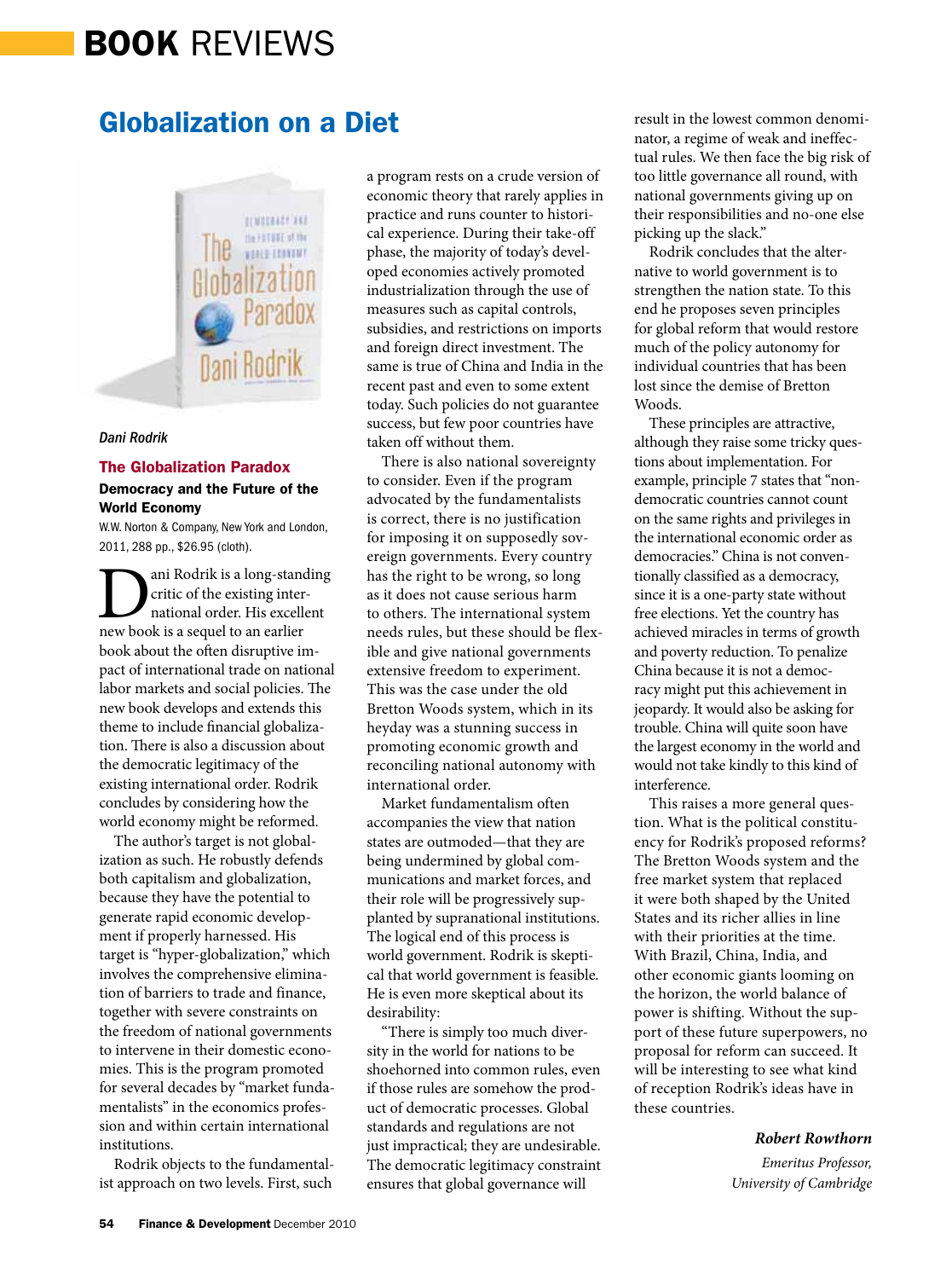## Strength in Reserve



#### *Barry Eichengreen*

#### Exorbitant Privilege

## The Decline of the Dollar and the Future of the International Monetary System

Oxford University Press, New York, 2011, 224 pp., \$27.95 (cloth).

**B**<br>
scylidarity be more timely: on<br>
September 15, 2010—the second anniversary of financial services couldn't be more timely: on September 15, 2010—the secfirm Lehman Brothers' collapse—the Bank of Japan's intervention to drive down the yen sparked a wave of reactions in Korea and Brazil and intensified the standoff between China and the United States over the value of the renminbi. A new round of currency wars broke out, and many fear that 1930s-style moves to push currencies down will lead to trade protectionism, economic nationalism, and increased international tension.

Eichengreen opens with an older question—not so much about the manipulation of weak currencies for trade advantages as the advantages of strength. How does the United States benefit from the dollar's role as the world's major reserve currency? What is the "exorbitant privilege" that French politicians have lambasted since the 1960s? Can there be only one major reserve currency?

Eichengreen's responses to these questions are elegant and pithy. He convincingly argues that it is not the status of a reserve currency that gives

great power status; instead, the role of safe haven follows great power preeminence. Investors—whether private or official—are prepared to accept lower returns for investing in the United States simply because it is a secure country, with a wellunderstood and -enforced rule of law. As its great power preeminence fades and the catch-up effects of technical diffusion erode its economic superiority, a more multipolar currency system is likely to replace the dollar's hegemony.

Eichengreen explains how a specific policy initiative led to the dollar's quick rise as a major world currency. One of the purposes of the monetary reforms following the 1907 financial crisis was to enable U.S. merchants to use dollar acceptances instead of sterling bills via London to finance international trade. The Federal Reserve System was established to support the new financial center. By the 1920s, the dollar was a major reserve currency, and the immediate aftermath of World War I showed that a multicurrency system could work. Eichengreen also chronicles the rise of a new challenger, the euro.

New global currencies—first the dollar, then the euro—can emerge quickly, as did the deutsche mark in the late 1960s and 1970s. Eichengreen sees the renminbi as a possible major reserve currency, but argues that the Chinese leadership is not yet ready for financial liberalization. He considers China closer to late 1960s Japan (which struggled against moves that would lead to internationalization of the yen) than to the Federal Republic of Germany.

Could something besides existing currencies be an international medium of exchange? Eichengreen examines and dismisses the likelihood of a return to gold or the use of some other commodity standard. A more intriguing and currently fashionable idea is increased use of the IMF-created international reserve asset, the Special Drawing

Right (SDR). Created in 1969 to supplement member countries' official reserves, its value is based on a basket of four key international currencies, and SDRs can be exchanged for freely usable currencies. But Eichengreen is skeptical about the feasibility of using the SDR as the common international medium of exchange. He describes the case for a global currency as "compelling in the abstract," but impossible in practice. "As long as there is no global government to hold it accountable for its actions, there will be no global central bank."

The section on a global currency seems at odds with the discussion of the emergence of the euro, which is after all issued by a central bank neither controlled by nor responsible to any government. The euro grew out of a sustained attempt at monetary cooperation in the face of unease about the global situation. Episodes of dollar weakness fueled creation of the euro: strains and then a breakup of the par value system in the early 1970s and U.S. currency mismanagement in the late 1970s and early 1990s. European cooperation was subject to the same problems that Eichengreen says confront a world basket currency. During the 1980s, the Europeans tried to promote private use of the European Currency Unit (ECU—a sort of precursor to the euro). Bonds and credits were issued in ECUs, but the market for a synthetic currency proved too shallow to survive the dramatic exchange rate crises of the early 1990s.

A final section examines the possibility of a swift dollar collapse, most plausibly, according to Eichengreen, as a result of an uncontrolled U.S. fiscal deficit. He argues that the 2010 euro crisis has already set euro area countries on a course of fiscal consolidation, whereas there is little political backing in the United States for similar reforms.

### *Harold James*

*Professor of History and International Affairs, Princeton University*